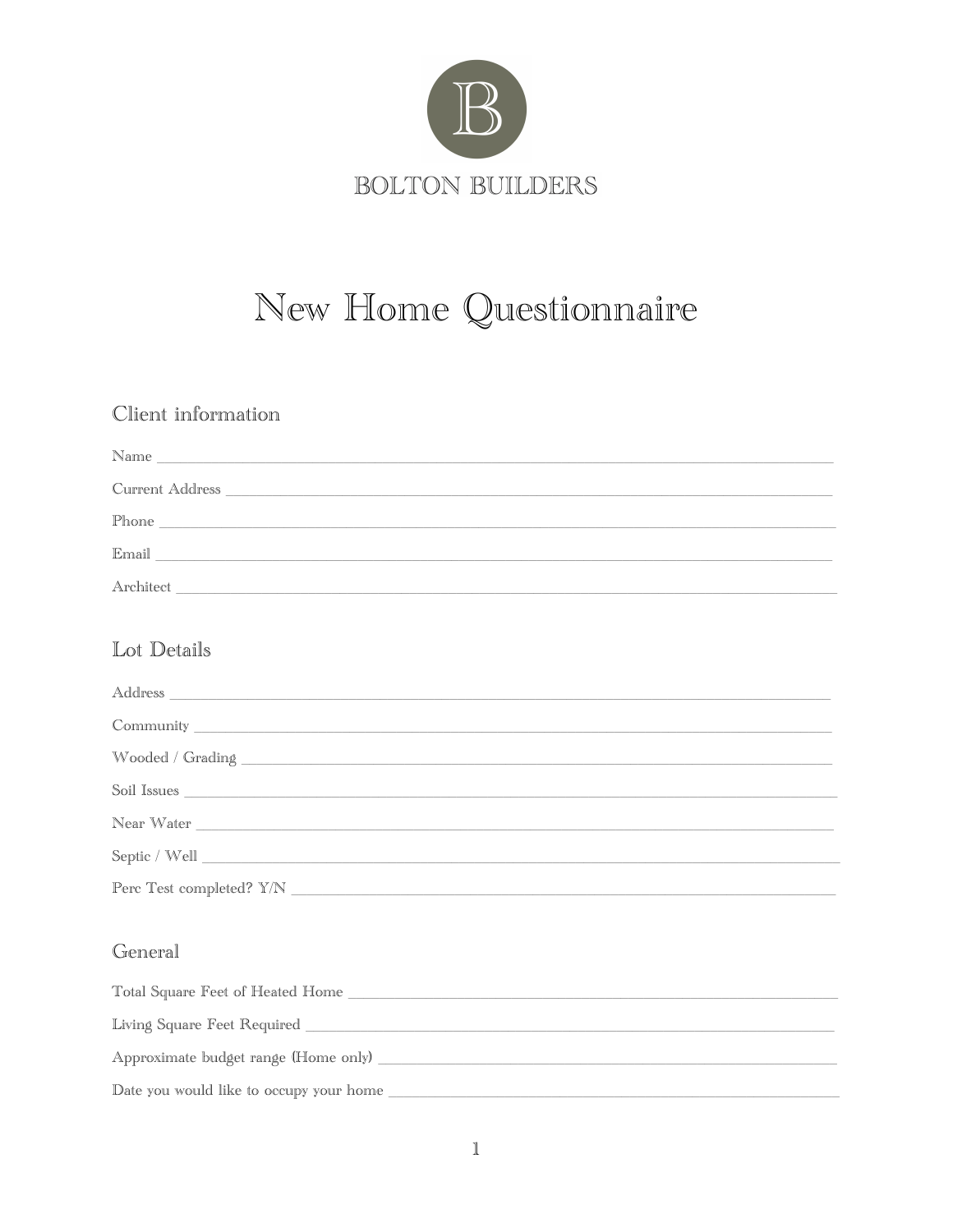### Architectural Structure / Features

| Garage size, number of cars                                                                                                                                                                                                   |  |
|-------------------------------------------------------------------------------------------------------------------------------------------------------------------------------------------------------------------------------|--|
|                                                                                                                                                                                                                               |  |
|                                                                                                                                                                                                                               |  |
|                                                                                                                                                                                                                               |  |
| ,我们也不能在这里的时候,我们也不能在这里的时候,我们也不能会在这里,我们也不能会在这里,我们也不能会在这里的时候,我们也不能会在这里的时候,我们也不能会在这里<br>第251章 我们的时候,我们的时候,我们的时候,我们的时候,我们的时候,我们的时候,我们的时候,我们的时候,我们的时候,我们的时候,我们的时候,我们的时候,我们                                                          |  |
|                                                                                                                                                                                                                               |  |
| Finished Space over Garage National Communication of the Case of the Communication of the Case of the Case of the Case of the Case of the Case of the Case of the Case of the Case of the Case of the Case of the Case of the |  |
|                                                                                                                                                                                                                               |  |
| Windows                                                                                                                                                                                                                       |  |
| Casement (Side Hinges With Hand Crank operation) ________________________________                                                                                                                                             |  |
| Double Hung / Double Hung with munitions (grids) ________________________________                                                                                                                                             |  |
|                                                                                                                                                                                                                               |  |
| Screens Included                                                                                                                                                                                                              |  |

Cladding

#### Doors

| Front Door Style and Finish |  |
|-----------------------------|--|
|                             |  |
| Secondary Exterior Doors    |  |
|                             |  |
| Garage Door                 |  |

#### Exterior

Cladding: Siding, Brick, Stone, Wood Etc.

Soffit and facia (Hardy, Aluminum, Vinyl Etc. )\_\_\_\_\_\_\_\_\_\_\_\_\_\_\_\_\_\_\_\_\_\_\_\_\_\_\_\_\_\_\_\_\_\_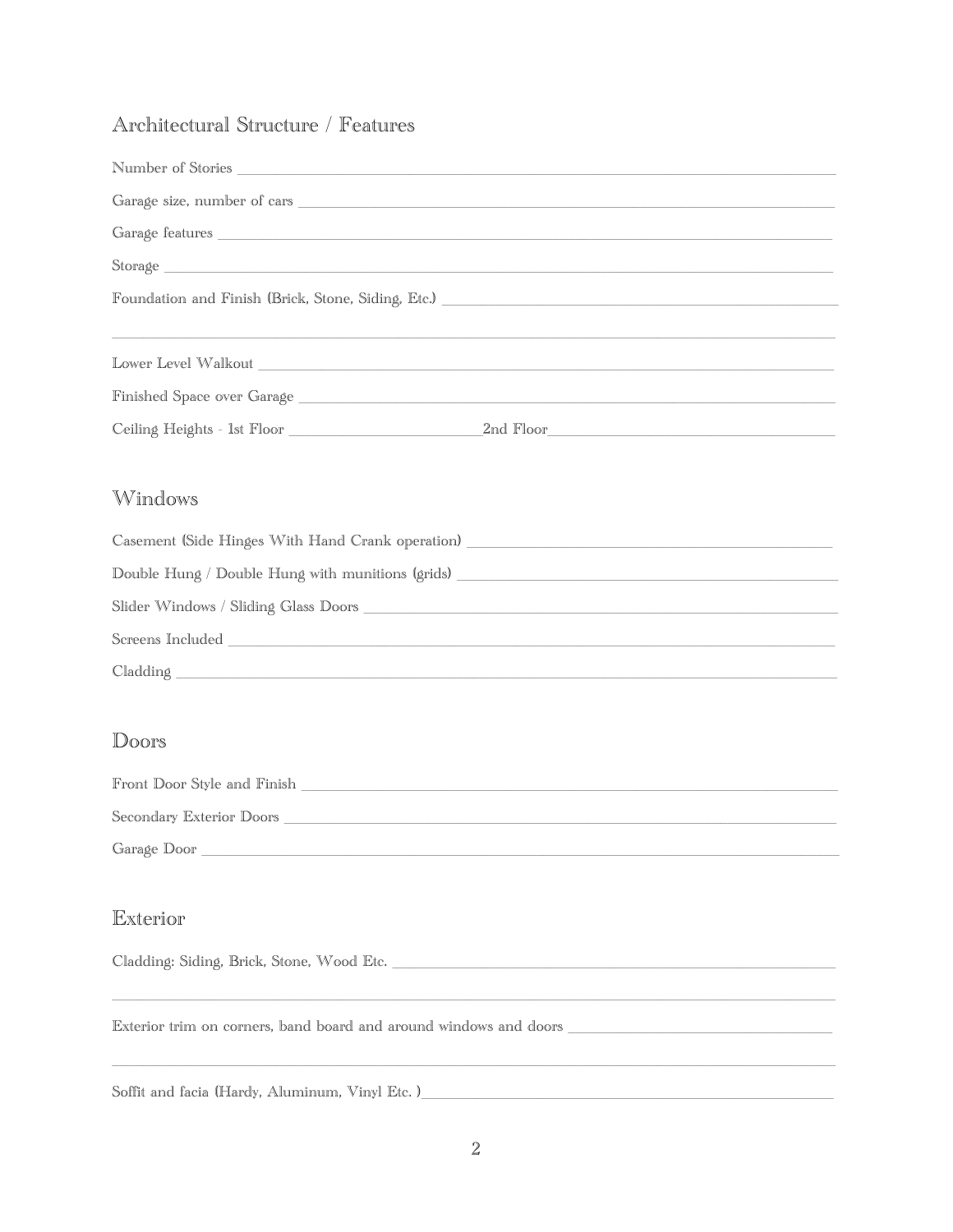## Roof

| Type of Roofing Material |  |  |
|--------------------------|--|--|
| Gutters                  |  |  |

# Plumbing

| Fixture Brand                               |
|---------------------------------------------|
| Master Bathtub                              |
| Sauna (Finnish, Dry, Steam bath & Infrared) |
| Shower Enclosures / Mirrors                 |

### Electrical

| Recessed Can Lights                          |
|----------------------------------------------|
| Interior and Exterior Fixtures and Placement |
| Gas lanterns                                 |
| Generator / Prewire                          |

# Speciality Electrical

| Smart Home Control / Lighting control (Control 4) ______________________________                                |
|-----------------------------------------------------------------------------------------------------------------|
|                                                                                                                 |
|                                                                                                                 |
|                                                                                                                 |
| Security / Cameras 2008 and 2008 and 2008 and 2008 and 2008 and 2008 and 2008 and 2008 and 2008 and 2008 and 20 |
|                                                                                                                 |
|                                                                                                                 |

# Fireplace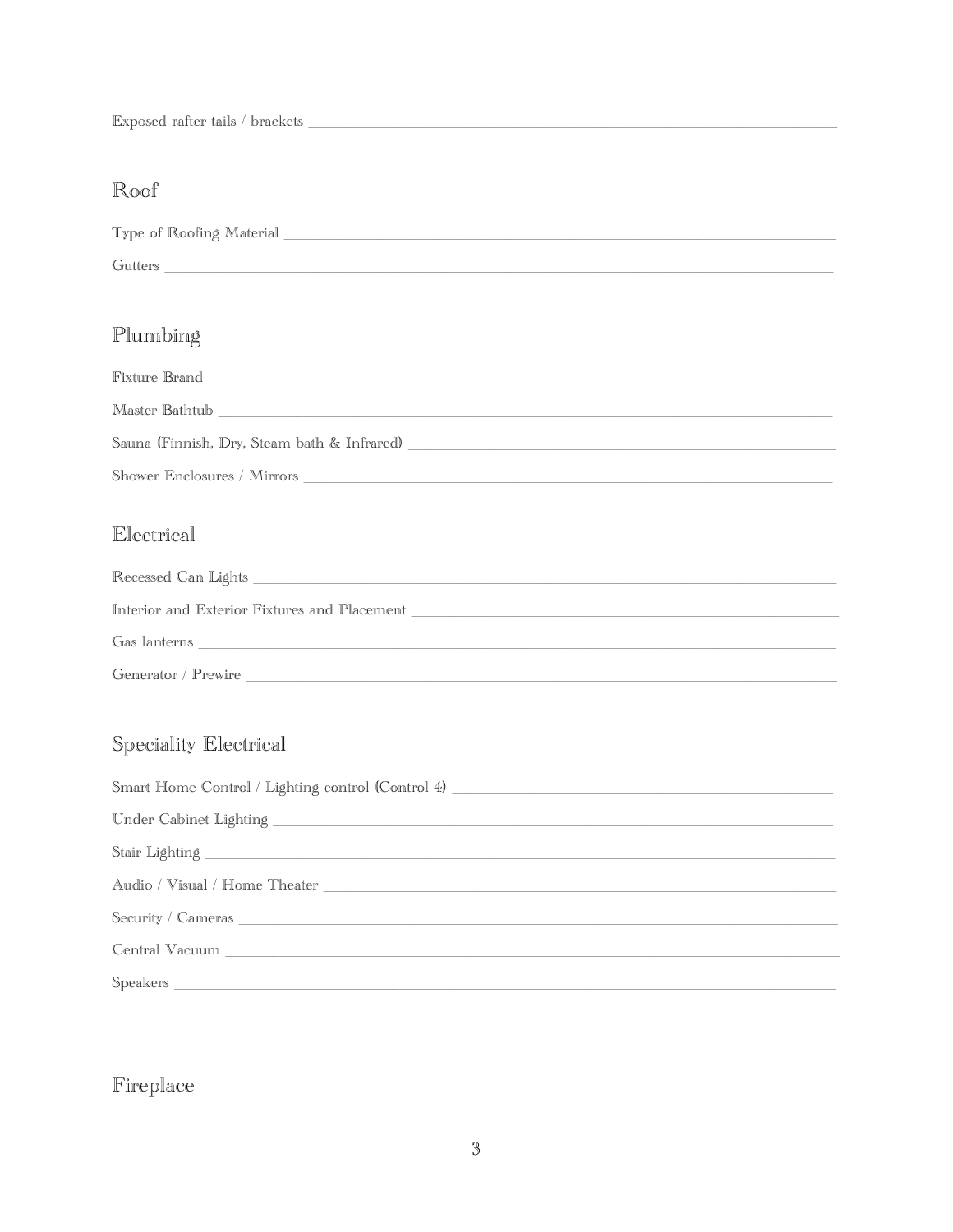| Gas / Wood          |
|---------------------|
| Size / Style        |
| Vented / Non-vented |
| Mantle              |
| Surround            |

# Flooring Type & Finish

# Interior Trim

| ${\small \textbf{Baseboard Type:} \textit{ 1st Floor} \_\textcolor{green}{\textbf{1}}\textit{ 2}}$ |  |
|----------------------------------------------------------------------------------------------------|--|
|                                                                                                    |  |
|                                                                                                    |  |
|                                                                                                    |  |
| Interior Door Size: 1st Floor 2nd Floor 2nd Floor                                                  |  |
|                                                                                                    |  |
| Speciality Doors such as barn doors or office doors ____________________________                   |  |

## Stairs

| Style and Layout _               |
|----------------------------------|
| Handrail, Newel Post and Pickets |
| Tread details                    |
| Riser Details                    |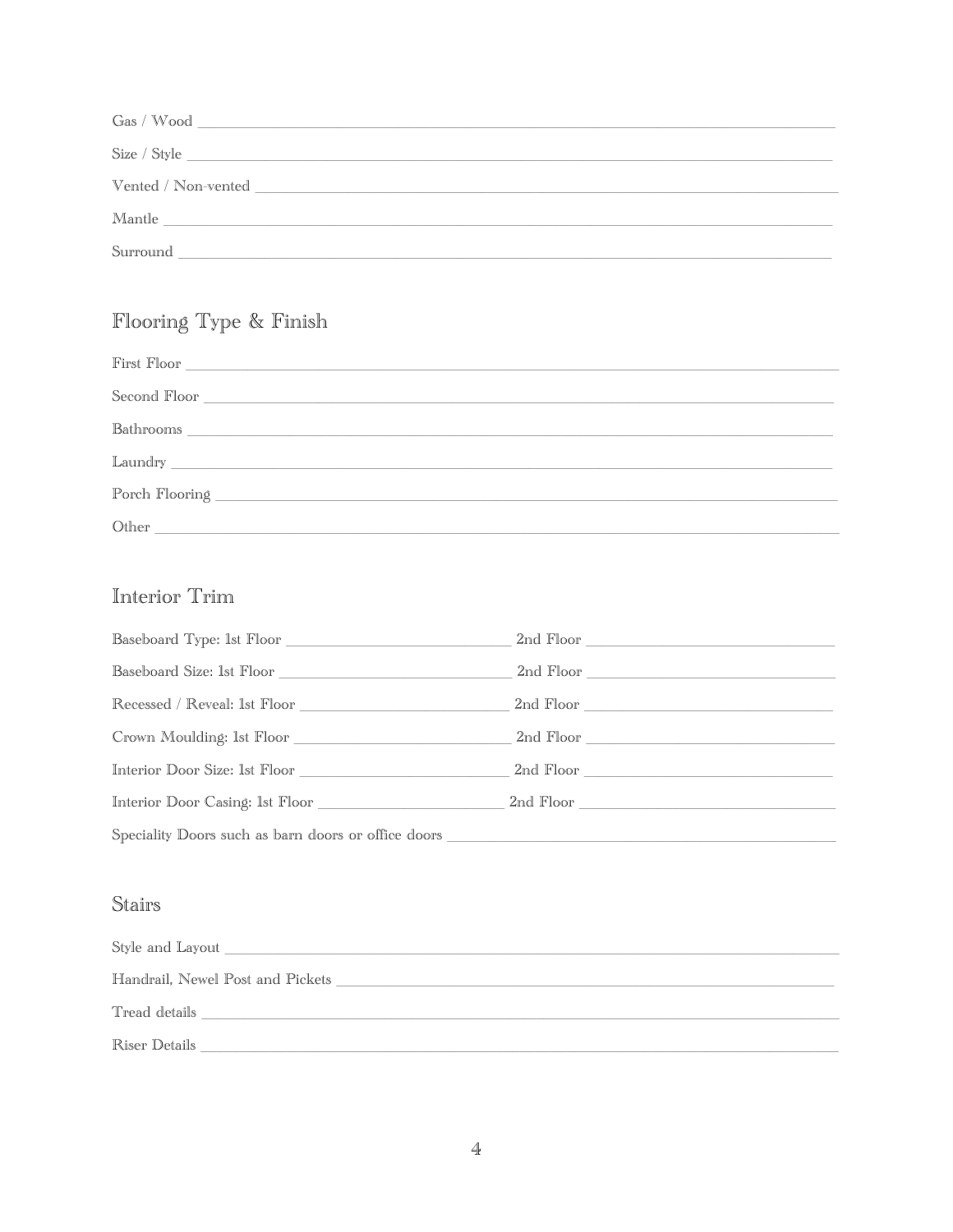# Interior Wall & Ceiling Trim Finishes

Wall finishes and location (Wallpaper, Shiplap, Wainscoting, Chair rail, Beadboard, Modern Etc.) \_\_\_\_\_\_\_\_

| Ceiling Finishes and Location (Beams, Shiplap, V-groove, Coffered, Trey, Modern Etc.)                                                                                                                                          |
|--------------------------------------------------------------------------------------------------------------------------------------------------------------------------------------------------------------------------------|
|                                                                                                                                                                                                                                |
|                                                                                                                                                                                                                                |
|                                                                                                                                                                                                                                |
| Porches                                                                                                                                                                                                                        |
|                                                                                                                                                                                                                                |
|                                                                                                                                                                                                                                |
|                                                                                                                                                                                                                                |
|                                                                                                                                                                                                                                |
| Cabinets and Built-Ins                                                                                                                                                                                                         |
|                                                                                                                                                                                                                                |
|                                                                                                                                                                                                                                |
|                                                                                                                                                                                                                                |
| $\label{thm:nonlin} \text{Wine Room} \underbrace{\hspace{2cm}}$                                                                                                                                                                |
|                                                                                                                                                                                                                                |
| Office experiences and the set of the set of the set of the set of the set of the set of the set of the set of the set of the set of the set of the set of the set of the set of the set of the set of the set of the set of t |
|                                                                                                                                                                                                                                |
|                                                                                                                                                                                                                                |
| Countertops                                                                                                                                                                                                                    |
|                                                                                                                                                                                                                                |
|                                                                                                                                                                                                                                |
|                                                                                                                                                                                                                                |
|                                                                                                                                                                                                                                |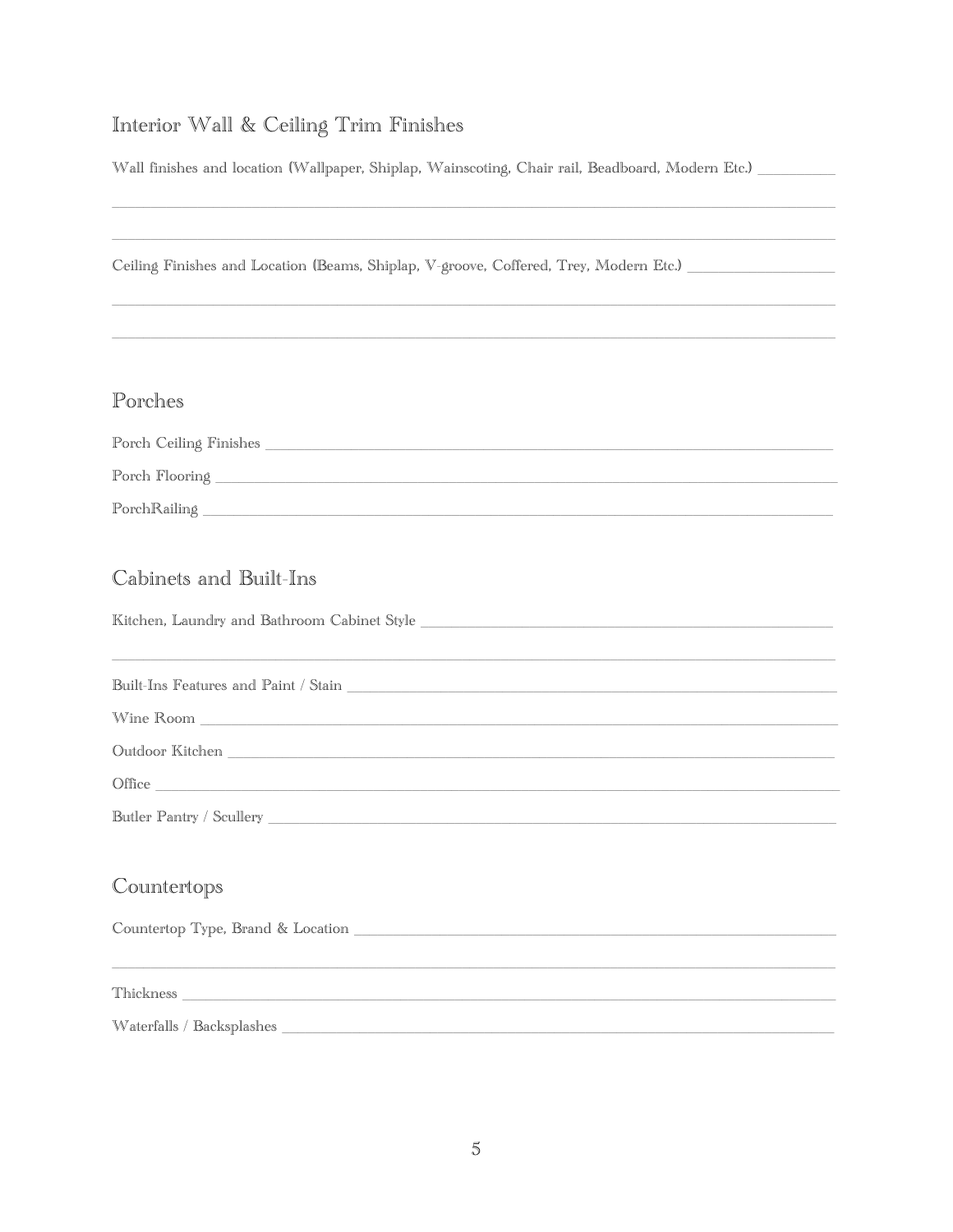#### Tile

Type of Tile, Locations & Pattern \_\_\_\_\_\_\_\_\_\_\_\_\_\_\_\_\_\_\_\_\_\_\_\_\_\_\_\_\_\_\_\_\_\_\_\_\_\_\_\_\_\_\_\_\_\_\_\_\_\_\_\_\_\_\_\_\_\_\_\_\_\_\_\_

Shower Floor Entry Type & Location: Zero Entry, Recessed, ADA

\_\_\_\_\_\_\_\_\_\_\_\_\_\_\_\_\_\_\_\_\_\_\_\_\_\_\_\_\_\_\_\_\_\_\_\_\_\_\_\_\_\_\_\_\_\_\_\_\_\_\_\_\_\_\_\_\_\_\_\_\_\_\_\_\_\_\_\_\_\_\_\_\_\_\_\_\_\_\_\_\_\_\_\_\_\_\_\_\_\_\_\_\_ Speciality Niches \_\_\_\_\_\_\_\_\_\_\_\_\_\_\_\_\_\_\_\_\_\_\_\_\_\_\_\_\_\_\_\_\_\_\_\_\_\_\_\_\_\_\_\_\_\_\_\_\_\_\_\_\_\_\_\_\_\_\_\_\_\_\_\_\_\_\_\_\_\_\_\_\_\_\_\_\_\_

\_\_\_\_\_\_\_\_\_\_\_\_\_\_\_\_\_\_\_\_\_\_\_\_\_\_\_\_\_\_\_\_\_\_\_\_\_\_\_\_\_\_\_\_\_\_\_\_\_\_\_\_\_\_\_\_\_\_\_\_\_\_\_\_\_\_\_\_\_\_\_\_\_\_\_\_\_\_\_\_\_\_\_\_\_\_\_\_\_\_\_\_\_

Shower Walls Tile Height \_\_\_\_\_\_\_\_\_\_\_\_\_\_\_\_\_\_\_\_\_\_\_\_\_\_\_\_\_\_\_\_\_\_\_\_\_\_\_\_\_\_\_\_\_\_\_\_\_\_\_\_\_\_\_\_\_\_\_\_\_\_\_\_\_\_\_\_\_\_\_

#### Paint

Exterior Paint is typically a satin finish.

Any desired deviations from a typical exterior paint job, such as darker color?

Darker exterior colors are typically an additional charge.

Interior Paint is typically flat on the walls and satin on trim.

Darker colors or additional colors are typically an additional charge.

### Appliances

| Built-In Coffee / Espresso Machine Law and the control of the control of the control of the control of the control of the control of the control of the control of the control of the control of the control of the control of |
|--------------------------------------------------------------------------------------------------------------------------------------------------------------------------------------------------------------------------------|
| Outdoor Kitchen (Grill, Hood, Under Counter Fridge Etc.) ________________________                                                                                                                                              |

\_\_\_\_\_\_\_\_\_\_\_\_\_\_\_\_\_\_\_\_\_\_\_\_\_\_\_\_\_\_\_\_\_\_\_\_\_\_\_\_\_\_\_\_\_\_\_\_\_\_\_\_\_\_\_\_\_\_\_\_\_\_\_\_\_\_\_\_\_\_\_\_\_\_\_\_\_\_\_\_\_\_\_\_\_\_\_\_\_\_\_\_\_

### Closet Shelving

Closet Shelving for Master \_\_\_\_\_\_\_\_\_\_\_\_\_\_\_\_\_\_\_\_\_\_\_\_\_\_\_\_\_\_\_\_\_\_\_\_\_\_\_\_\_\_\_\_\_\_\_\_\_\_\_\_\_\_\_\_\_\_\_\_\_\_\_\_\_\_\_\_\_\_ Closet Shelving for Secondary Closets and Bedrooms \_\_\_\_\_\_\_\_\_\_\_\_\_\_\_\_\_\_\_\_\_\_\_\_\_\_\_\_\_\_\_\_\_\_\_\_\_\_\_\_\_\_\_\_\_\_\_\_ Built-Ins \_\_\_\_\_\_\_\_\_\_\_\_\_\_\_\_\_\_\_\_\_\_\_\_\_\_\_\_\_\_\_\_\_\_\_\_\_\_\_\_\_\_\_\_\_\_\_\_\_\_\_\_\_\_\_\_\_\_\_\_\_\_\_\_\_\_\_\_\_\_\_\_\_\_\_\_\_\_\_\_\_\_\_\_\_